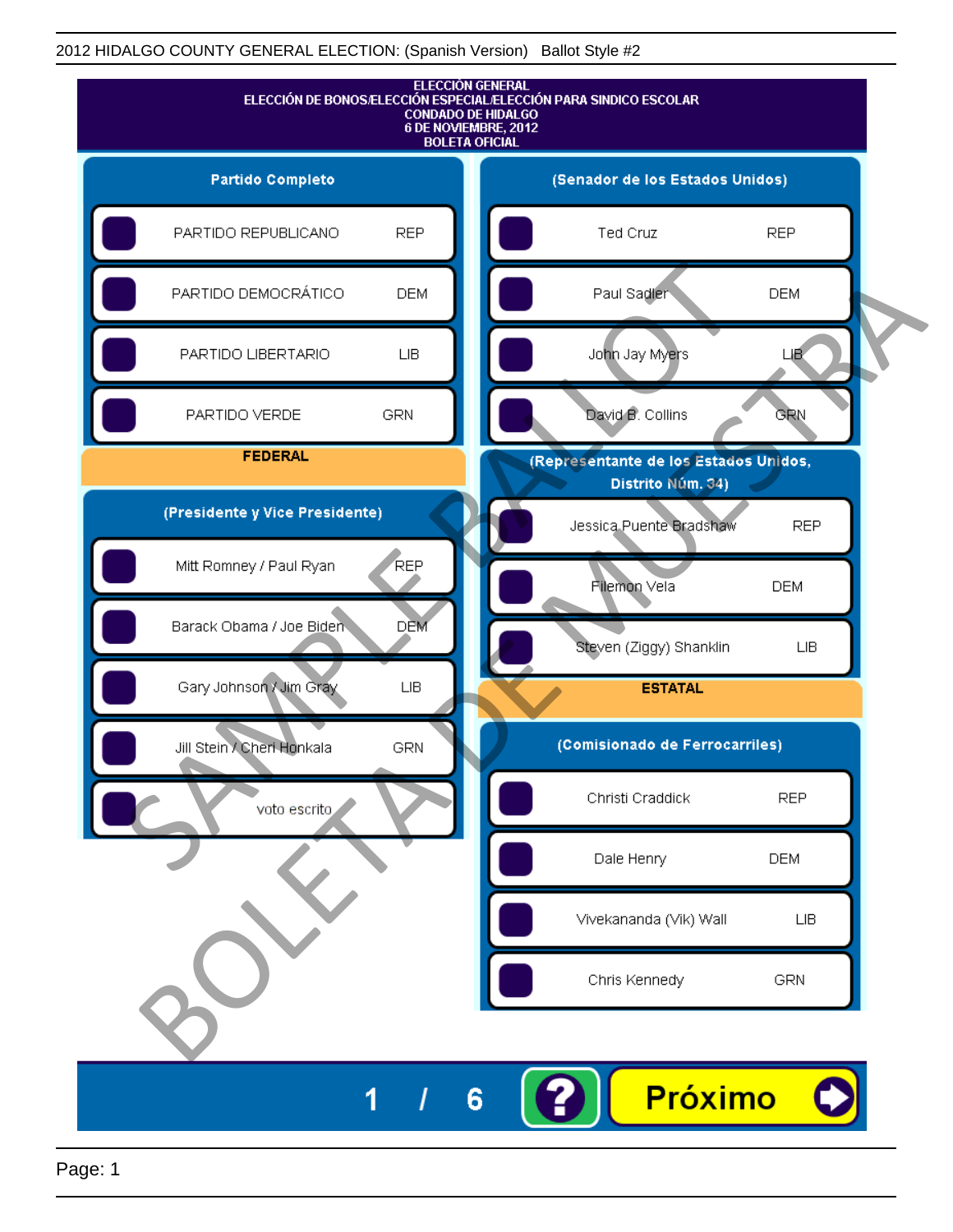|                                        |                  | <b>ELECCIÓN GENERAL</b><br>ELECCIÓN DE BONOS/ELECCIÓN ESPECIAL/ELECCIÓN PARA SINDICO ESCOLAR<br><b>CONDADO DE HIDALGO</b><br>6 DE NOVIEMBRE, 2012<br><b>BOLETA OFICIAL</b> |  |
|----------------------------------------|------------------|----------------------------------------------------------------------------------------------------------------------------------------------------------------------------|--|
| (Comisionado de Ferrocarriles,         |                  | (Juez, Corte Suprema,                                                                                                                                                      |  |
| Duración Restante del Cargo)           |                  | Lugar Núm. 6)                                                                                                                                                              |  |
| Barry Smitherman                       | <b>REP</b>       | Nathan Hecht<br><b>REP</b>                                                                                                                                                 |  |
| Jaime O. Perez                         | LIB              | Michele Petty<br><b>DEM</b>                                                                                                                                                |  |
| Josh Wendel                            | GRN              | Mark Ash<br><b>LIB</b>                                                                                                                                                     |  |
| (Juez, Corte Suprema,<br>Lugar Núm. 2) |                  | Jim Chisholm<br><b>GRN</b>                                                                                                                                                 |  |
| Don Willett                            | <b>REP</b>       | (Juez Presidente, Corte de Apelaciones Criminales)                                                                                                                         |  |
| RS Roberto Koelsch                     | ${\sf LB}$       | Sharon Keller<br><b>REP</b>                                                                                                                                                |  |
| (Juez, Corte Suprema,<br>Lugar Núm. 4) |                  | Keith Hampton<br><b>DEM</b>                                                                                                                                                |  |
| John Devine                            | REP <sub>1</sub> | Lance Stott<br>LIВ                                                                                                                                                         |  |
| Tom Oxford                             | ${\sf LB}$       | (Juéz, Corte de Apelaciones Criminales,<br>Lugar Núm. 7)                                                                                                                   |  |
| Charles E. Waterbury                   | <b>GRN</b>       | <b>REP</b><br>Barbara Parker Hervey                                                                                                                                        |  |
|                                        |                  | Mark W. Bennett<br>LIB.                                                                                                                                                    |  |
|                                        |                  | (Juez, Corte de Apelaciones Criminales,                                                                                                                                    |  |
|                                        |                  | Lugar Núm. 8)                                                                                                                                                              |  |
|                                        |                  | Elsa Alcala<br><b>REP</b>                                                                                                                                                  |  |
|                                        |                  | William Bryan Strange, III<br>LIВ                                                                                                                                          |  |
|                                        |                  |                                                                                                                                                                            |  |
| <b>Regresar</b>                        | $\overline{2}$   | <b>Próximo</b><br>6                                                                                                                                                        |  |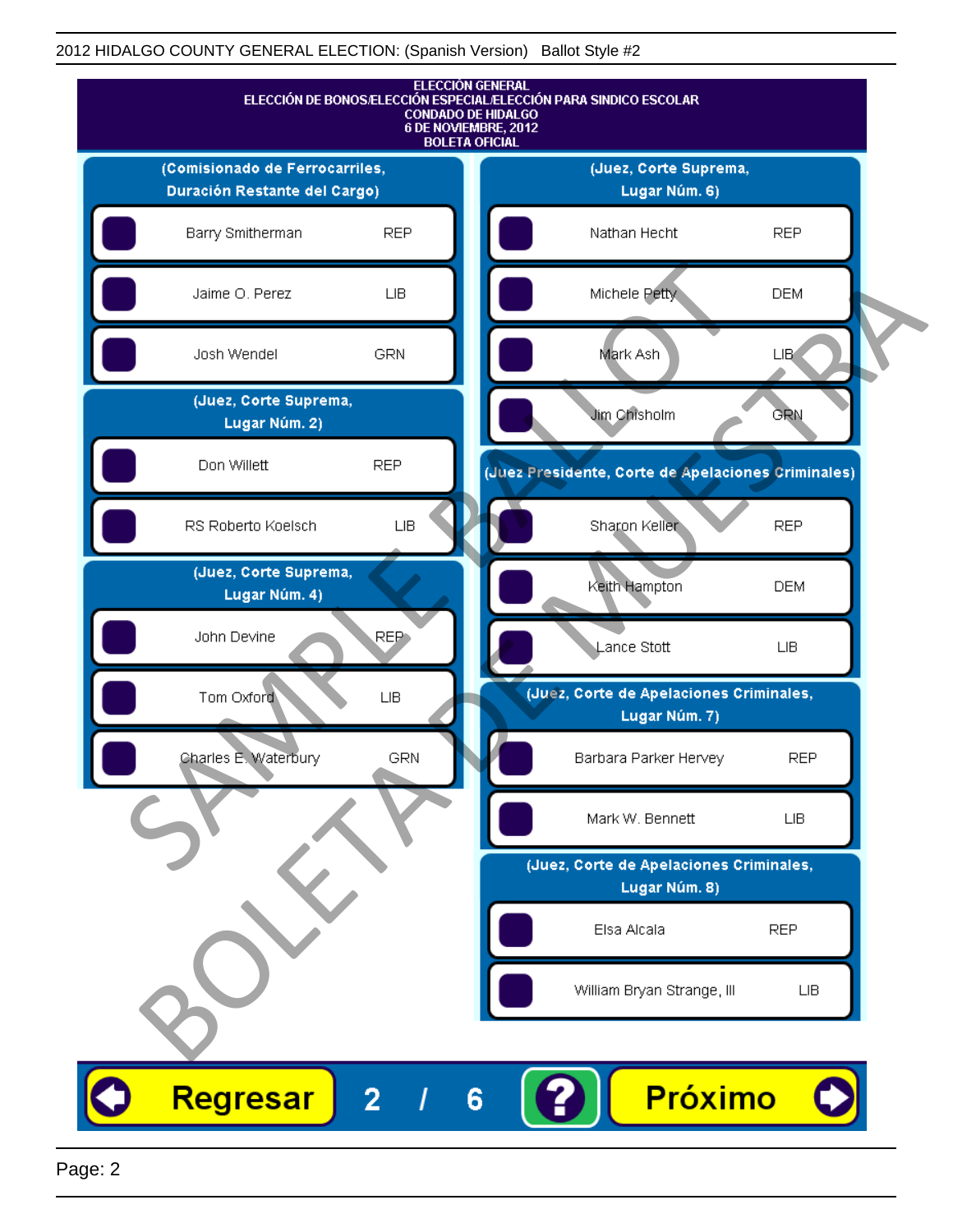

Page: 3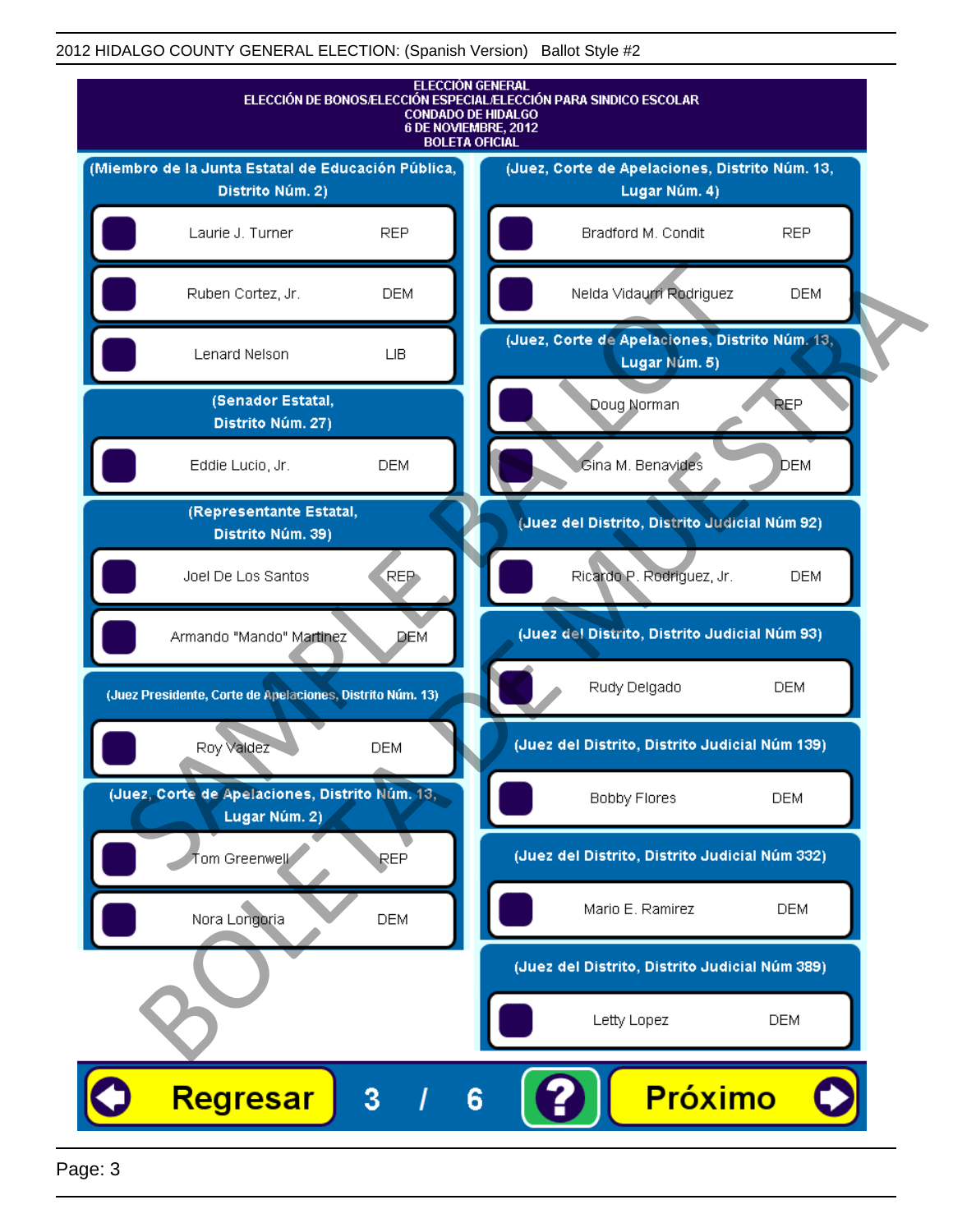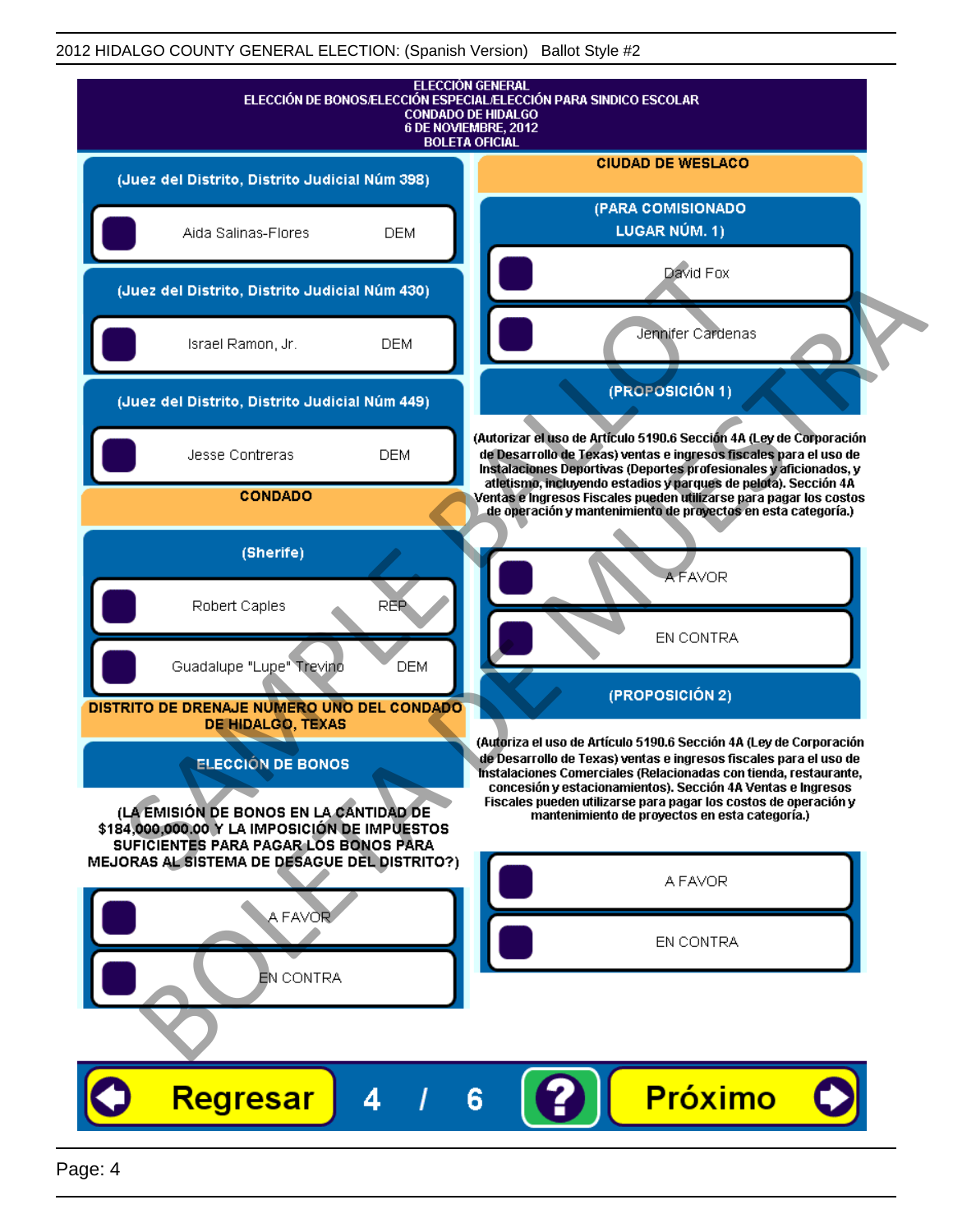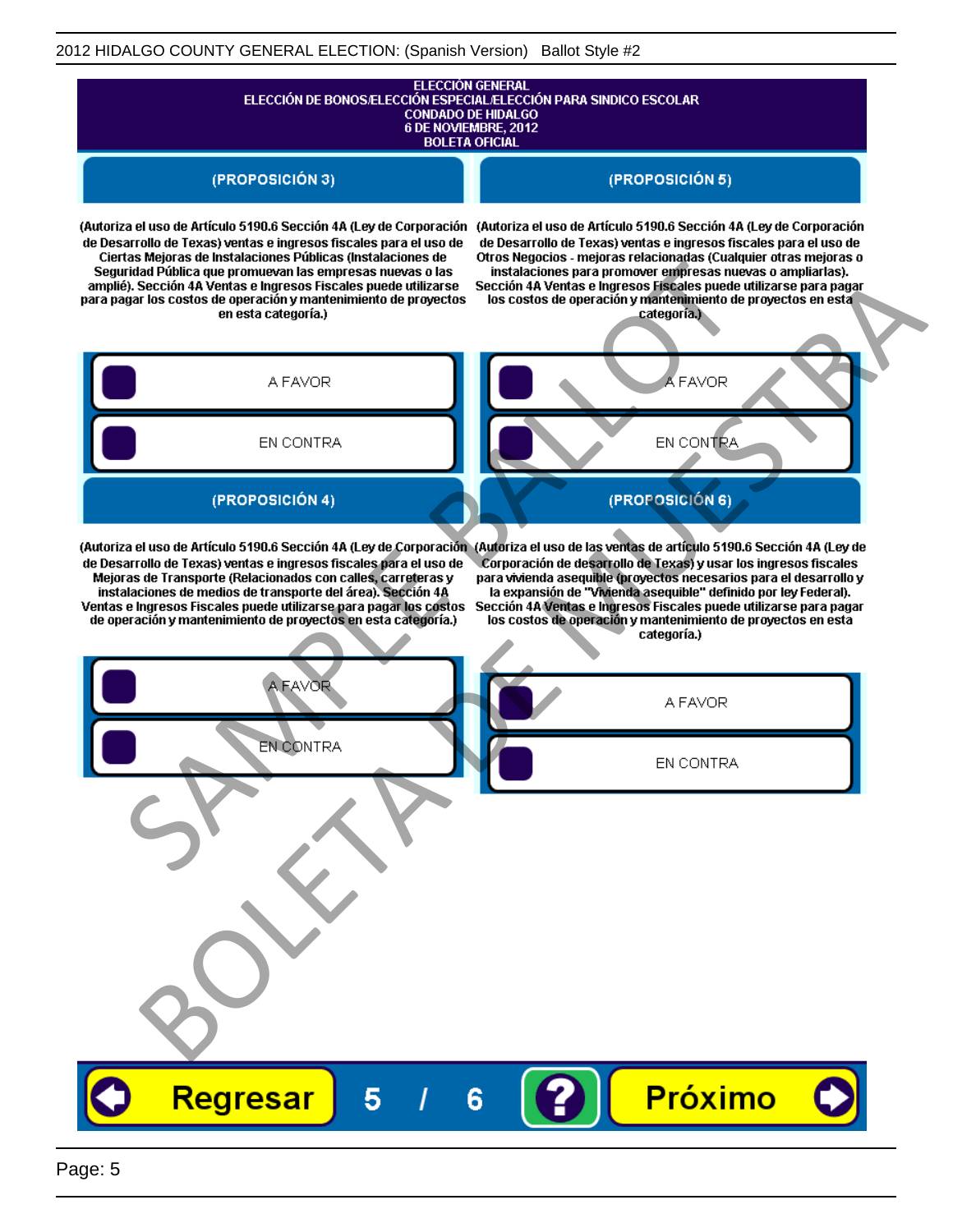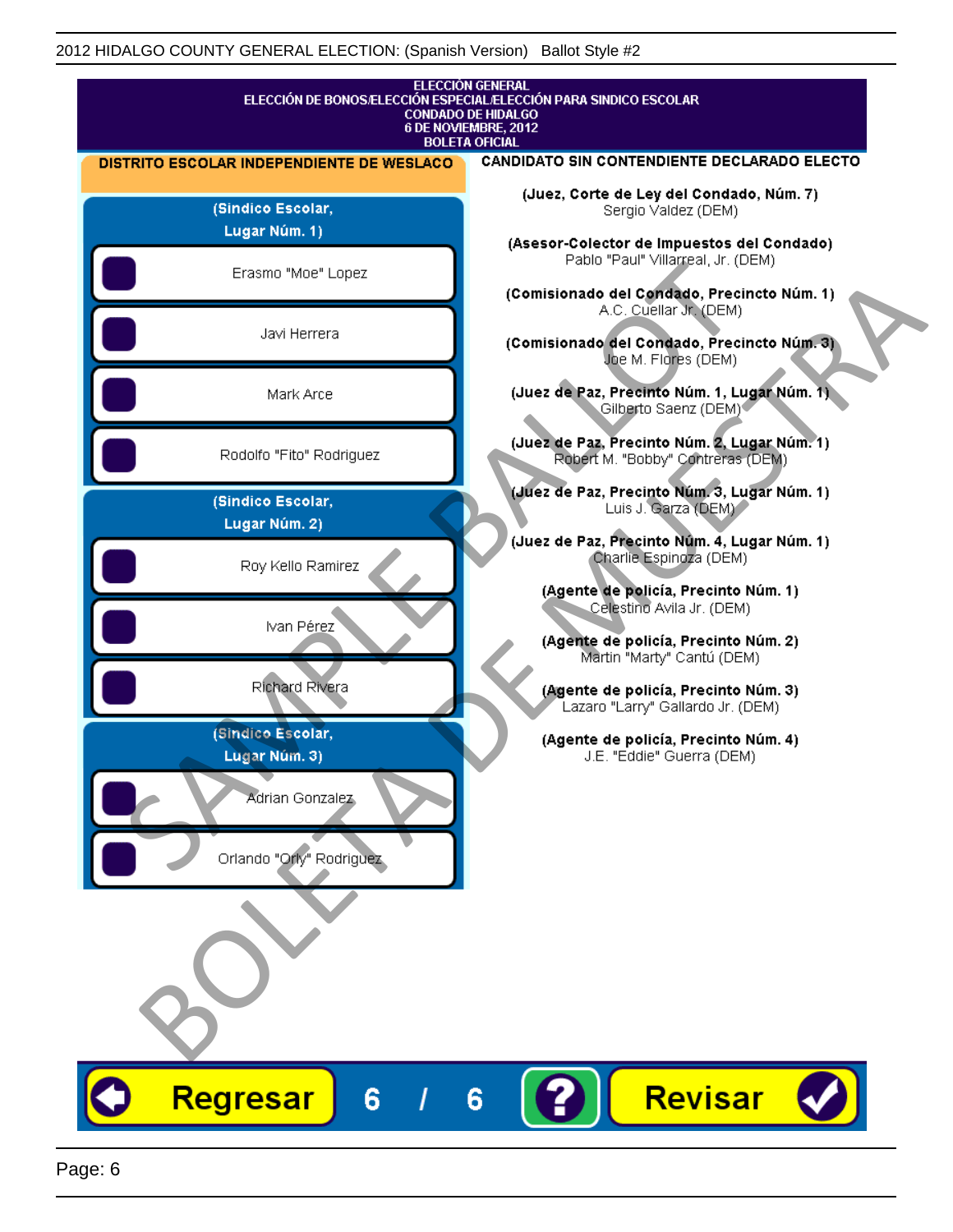## Resumen de instrucciones para la boleta electoral.

Presione el nombre del candidato o el título de la contienda para volver a la contienda.

El botón Votar se iluminará

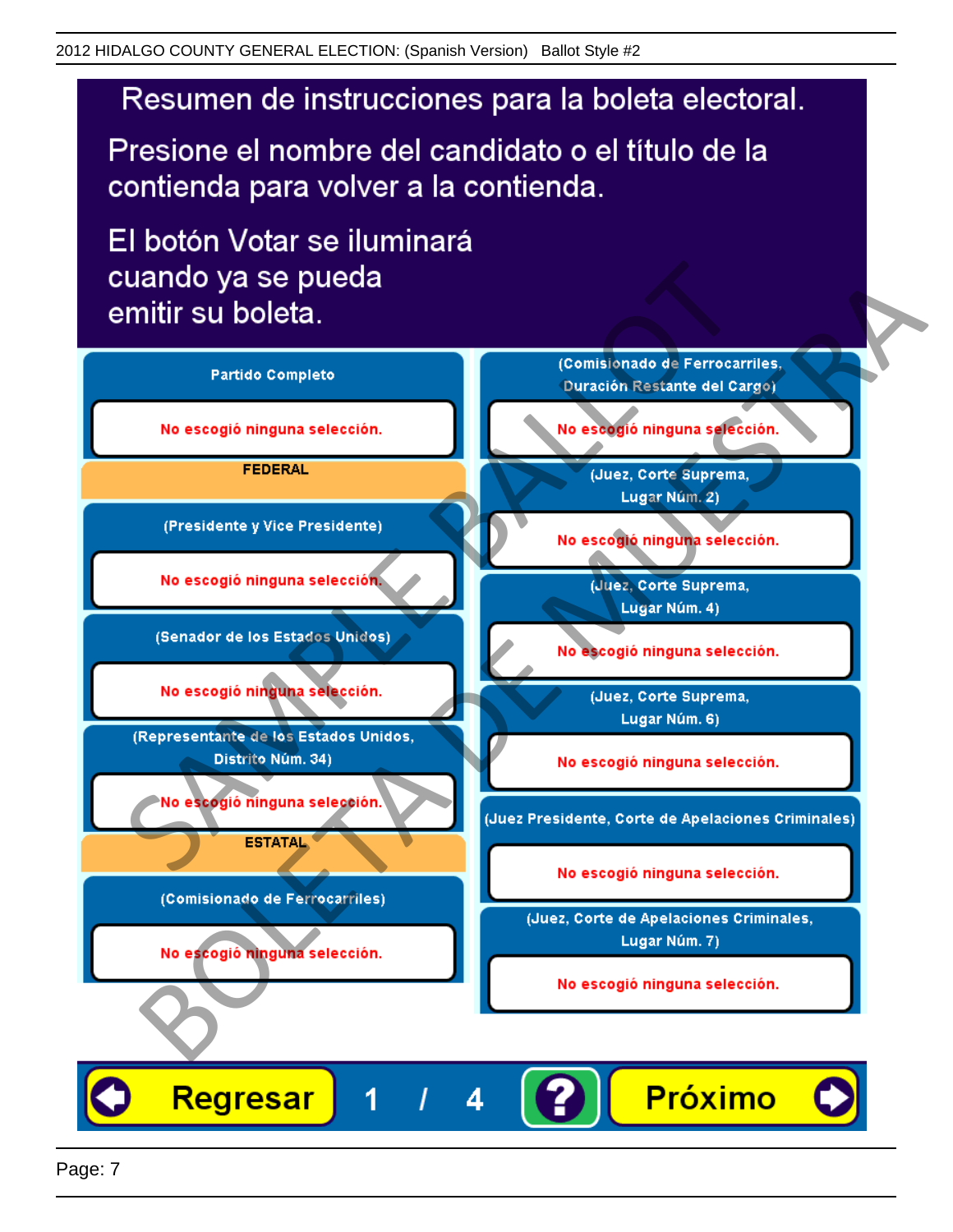## Resumen de instrucciones para la boleta electoral.

Presione el nombre del candidato o el título de la contienda para volver a la contienda.

El botón Votar se iluminará

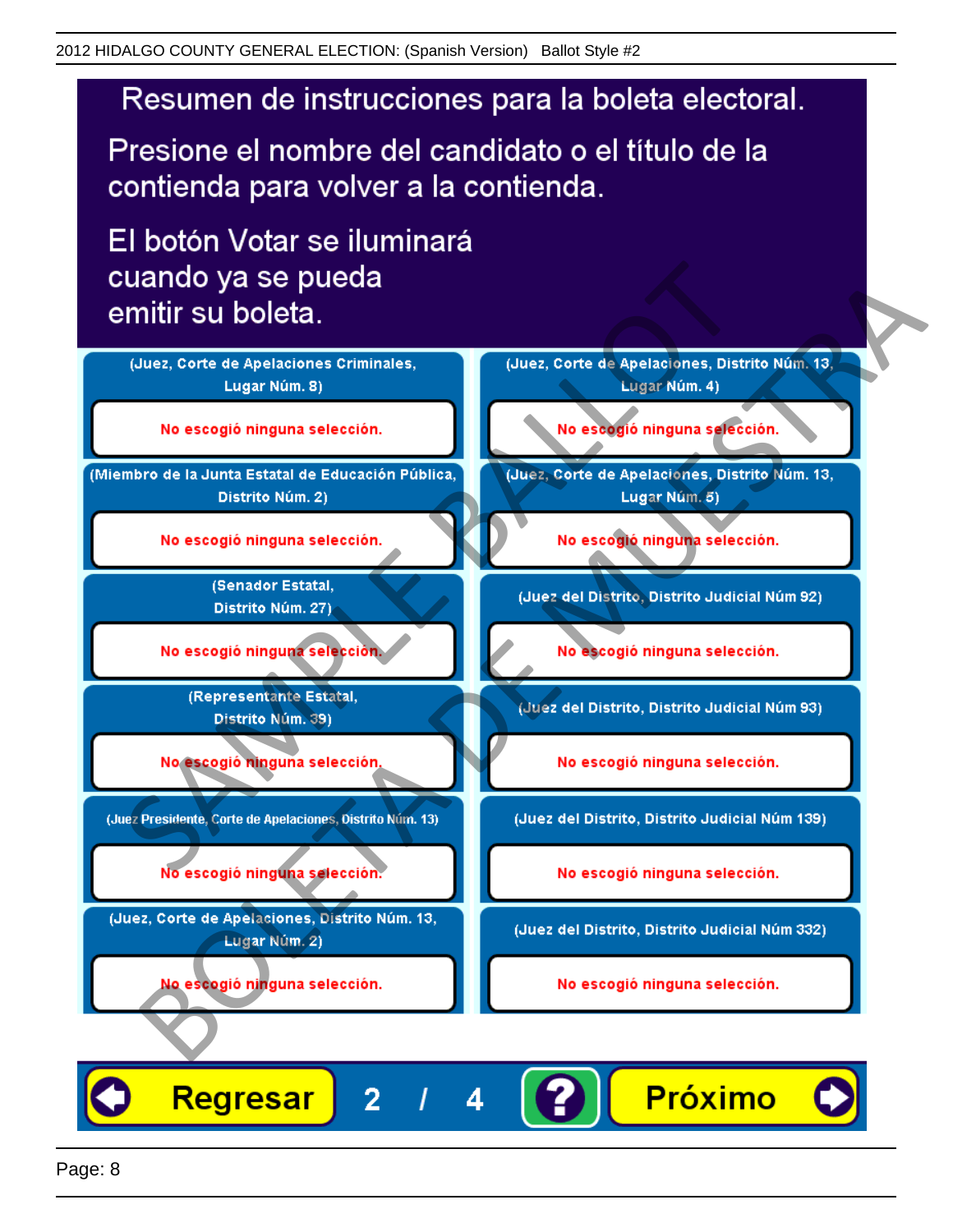

Presione el nombre del candidato o el título de la contienda para volver a la contienda.

El botón Votar se iluminará